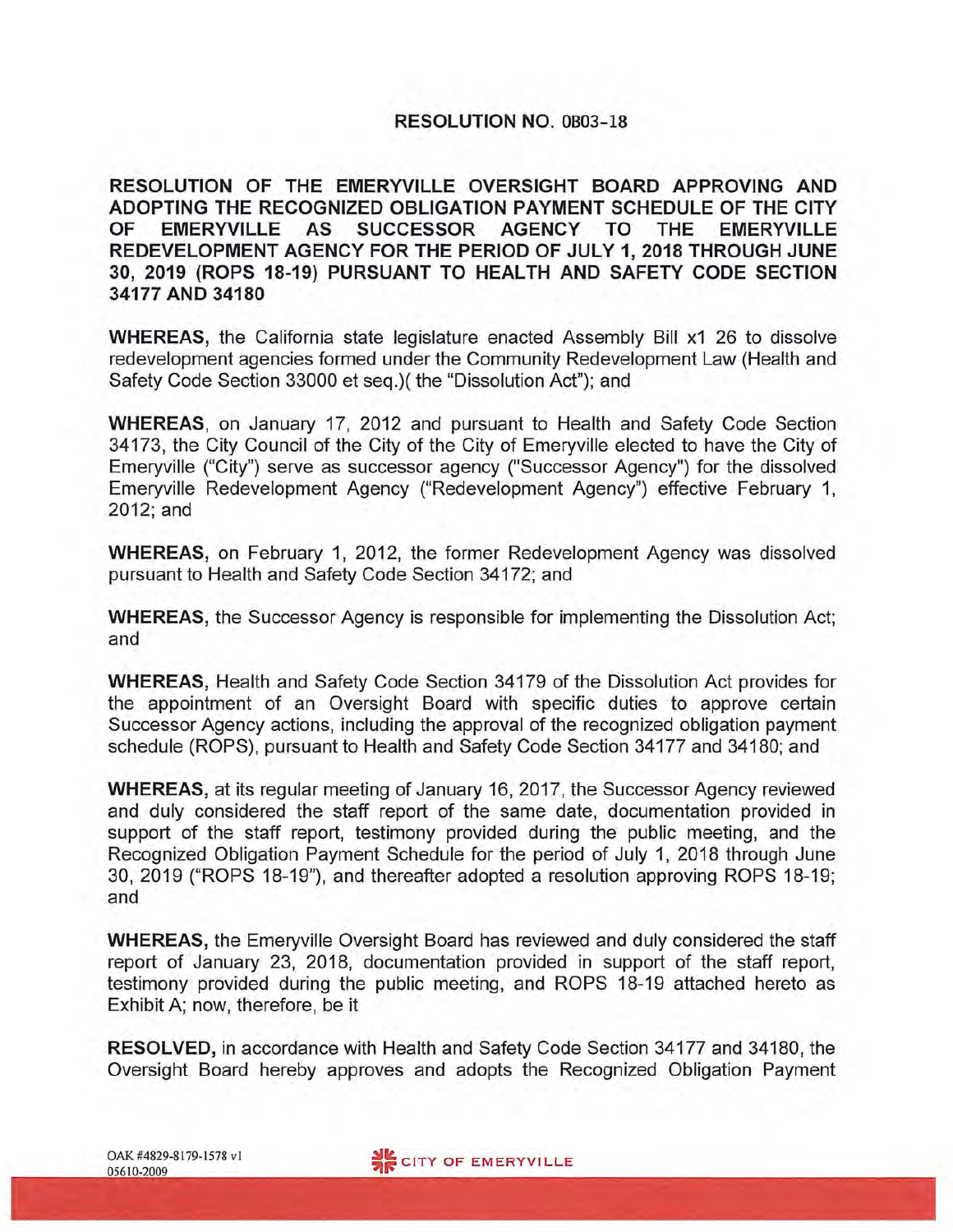Emeryville Oversight Board Resolution No. 0803-18 ROPS 18-19 January 23, 2018 Page 2 of 2

Schedule for the period July 1, 2018 through June 30, 2019, known as ROPS 18-19 and attached hereto as Exhibit A; and, be it, further

**RESOLVED,** that the Oversight Board hereby authorizes and directs the City Manager and Finance Director or their designees to transmit a copy of this Resolution and the Recognized Obligation Payment Schedule for the period July 1, 2018 through June 30, 2019, known as ROPS 18-19 and attached hereto as Exhibit A, to the Department of Finance, the State Controller, the Alameda County Administrative Officer, and the Alameda County Auditor Controller.

**ADOPTED,** by the Emeryville Oversight Board of the City of Emeryville at a regular meeting held Tuesday, January 23, 2018, by the following vote:

| AYES:    | Chair Martinez, Vice Chair Brown and Board Members Gooding<br>and Smalley |
|----------|---------------------------------------------------------------------------|
| NOES:    | Board Member Harper                                                       |
| ABSTAIN: |                                                                           |
| ABSENT:  |                                                                           |

CHAIR

ATTEST:

SECRETARY

APPROVED AS TO FORM:

 $\mathsf{L}\mathsf{E}$ *'*dith Propp<br>L COUNSEL<sup>III</sup>

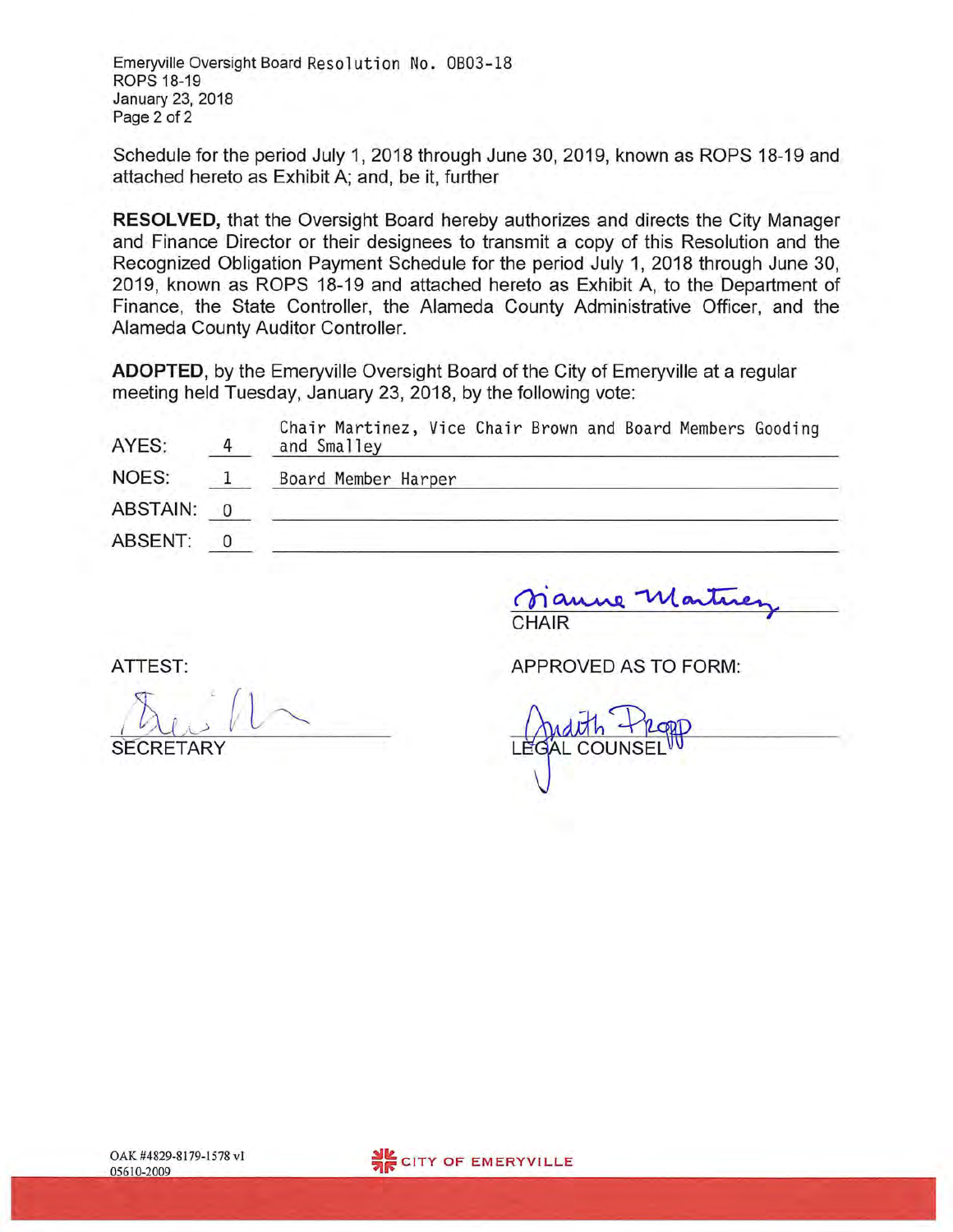#### **Recognized Obligation Payment Schedule (ROPS 18-19)** - **Summary**

Filed for the July 1, 2018 through June 30, 2019 Period

| <b>Successor Agency:</b> | Emeryville |
|--------------------------|------------|
| County:                  | Alameda    |

|       | Current Period Requested Funding for Enforceable Obligations (ROPS Detail) | 18-19A Total<br>(July - December) |      | 18-19B Total<br>(January - June) | ROPS 18-19 Total |                          |  |
|-------|----------------------------------------------------------------------------|-----------------------------------|------|----------------------------------|------------------|--------------------------|--|
| $A -$ | Enforceable Obligations Funded as Follows (B+C+D):                         |                                   | $-5$ |                                  | $-5$             |                          |  |
| в     | <b>Bond Proceeds</b>                                                       | $\overline{\phantom{a}}$          |      | ۰                                |                  | $\overline{\phantom{a}}$ |  |
| С     | Reserve Balance                                                            | $\overline{\phantom{a}}$          |      | $\overline{a}$                   |                  |                          |  |
| D     | Other Funds                                                                | $\overline{a}$                    |      | -                                |                  |                          |  |
| Ε     | Redevelopment Property Tax Trust Fund (RPTTF) (F+G):                       | 1,417,589                         |      | 12,458,598 \$                    |                  | 13,876,187               |  |
|       | <b>RPTTF</b>                                                               | 1,235,830                         |      | 12,276,839                       |                  | 13,512,669               |  |
| G     | <b>Administrative RPTTF</b>                                                | 181,759                           |      | 181,759                          |                  | 363,518                  |  |
| н     | <b>Current Period Enforceable Obligations (A+E):</b>                       | 1,417,589                         |      | 12,458,598 \$                    |                  | 13,876,187               |  |

Certification of Oversight Board Chairman: Pursuant to Section 34177 (o) of the Health and Safety code, I hereby certify that the above is a true and accurate Recognized Obligation Payment Schedule for the above named successor

 $Dianne$  Martinez, Chair Name Title Certification of Oversight Board Chairman:<br>
Pursuant to Section 34177 (o) of the Health and Safety code, I<br>
hereby certify that the above is a true and accurate Recognized<br>
Obligation Payment Schedule for the above named s Signature Date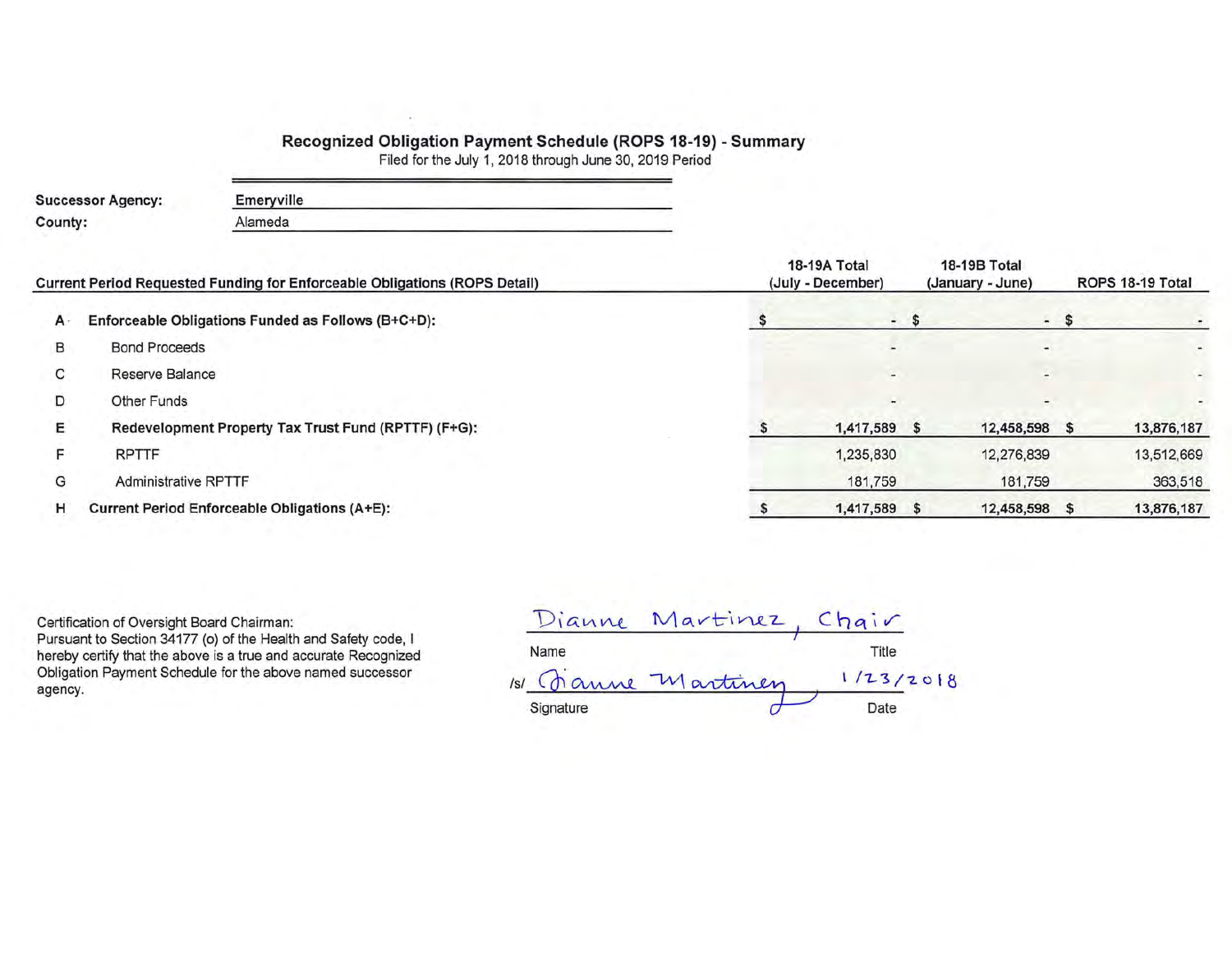|       | July 1, 2018 through June 30, 2019<br>(Report Amounts in Whole Dollars)                                                   |                                         |                       |                                                                  |                                                  |                                                                                                                                  |              |                                                |         |                       |                          |                 |                     |                 |                    |                      |                      |                         |                      |                |                    |                       |
|-------|---------------------------------------------------------------------------------------------------------------------------|-----------------------------------------|-----------------------|------------------------------------------------------------------|--------------------------------------------------|----------------------------------------------------------------------------------------------------------------------------------|--------------|------------------------------------------------|---------|-----------------------|--------------------------|-----------------|---------------------|-----------------|--------------------|----------------------|----------------------|-------------------------|----------------------|----------------|--------------------|-----------------------|
|       | B.                                                                                                                        | $\mathbf{c}$                            | D                     |                                                                  |                                                  | G                                                                                                                                | H            |                                                |         | к                     |                          |                 |                     |                 |                    | $\Omega$             |                      |                         |                      |                |                    | W                     |
|       |                                                                                                                           |                                         |                       |                                                                  |                                                  |                                                                                                                                  |              |                                                |         |                       | 18-19A (July - December) |                 |                     |                 |                    |                      |                      | 18-19B (January - June) |                      |                |                    |                       |
|       |                                                                                                                           |                                         |                       |                                                                  |                                                  |                                                                                                                                  |              |                                                |         |                       |                          |                 | <b>Fund Sources</b> |                 |                    |                      |                      |                         | <b>Fund Sources</b>  |                |                    |                       |
| Item# | Project Name/Debt Obligation                                                                                              | Obligation Type                         | <b>Execution Date</b> | Contract/Agreement Contract/Agreement<br><b>Termination Date</b> | Payee                                            | <b>Description/Project Scope</b>                                                                                                 | Project Area | <b>Total Outstanding</b><br>Debt or Obligation | Retired | ROPS 18-19<br>Total   | <b>Bond Proceeds</b>     | Reserve Balance | Other Funds         | <b>RPTTF</b>    | Admin RPTTF        | 18-19A<br>Total      | <b>Bond Proceeds</b> | Reserve Balance         | RPTTF<br>Other Funds | Admin RPTTF    |                    | 18-19B<br>Total       |
|       | Administrative Cost Allowance Per Admin Costs                                                                             |                                         | /1/2018               | 6/30/2019                                                        | City of Emeryville                               | ADM-Finance Administrative Cost                                                                                                  |              | 126,531,171<br>353,518                         | N I     | 13,876,187<br>353,518 |                          |                 |                     | 1,235,830       | 181,759<br>176,759 | 1,417,589<br>176,759 |                      |                         | 12,276,839           |                | 181,759<br>176,759 | 12,458,598<br>176,759 |
|       | 4 Contract for services                                                                                                   | <b>Admin Costs</b>                      | /1/2015               | 6/30/2019                                                        | Renne Sloane Holtzman<br>Sakai LLP               | ADM-Oversight Board Legal Counsel Both<br>Provide legal advice to Board                                                          |              | 10,000                                         | N       | 10,000                |                          |                 |                     |                 | $5,000$ \$         | 5,000                |                      |                         |                      |                | $5,000$ \$         | 5,000                 |
|       | 10 Affordable Housing Option<br>Agreement (Feb 15, 2011)                                                                  | Remediation                             | 15/2011               | 12/31/2023                                                       | City of Emeryville-Housing<br>Successor          | AH-3706 San Pablo Avenue/1025<br>MacArthur Remediation of 3706 SPA                                                               | Emeryville   | 50,000                                         | N       | 50,000                |                          |                 |                     | 25,000          |                    | 25,000               |                      |                         |                      | 25,000         |                    | 25,000                |
|       | 39 Professional Services Agreement Litigation<br>(September 1, 2010)                                                      |                                         | 9/1/2010              | 6/30/2019                                                        | Cox Castle Nicholsen                             | ENV-Bay Street - Site B Cost<br>Recovery Site B environmental cost                                                               | Emeryville   | 50,000                                         | N       | 50,000                |                          |                 |                     | 25,000          |                    | 25,000               |                      |                         |                      | 25,000         |                    | 25,000                |
|       | 40 Settlements w/ Chevron, Adams,                                                                                         | <b>mediation</b>                        | 7/23/2010             | 6/30/2019                                                        | EKI, California EPA -                            | ecovery litigation<br>ENV-Bay Street - Site B Groundwater Emeryville                                                             |              |                                                | - N     |                       |                          |                 |                     |                 |                    |                      |                      |                         |                      |                |                    |                       |
|       | Koeckritz, Robinson, UPRR (July<br>23, 2010); Agency v Robinson<br>et.al.; Alameda County Sup Ct,<br>Case No. RG06-267594 |                                         |                       |                                                                  | DTSC, Clearwater & other<br>vendors              | Remediation Costs to remediate<br>groundwater beneath Site B from on-<br>site and off-site sources                               |              |                                                |         |                       |                          |                 |                     |                 |                    |                      |                      |                         |                      |                |                    |                       |
|       | 1 Professional Services Agreement<br>(10/6/04) and Amendments;<br>12/2/05; 5/19/06; 2/16/07; 2/19/07;                     | Remediation                             | 10/6/2004             | 3/30/2023                                                        | Erler & Kalinowski (EKI)                         | ENV-Bay Street - Site B Groundwater Emeryville<br>Remediation Environmental engineer<br>re on-going groundwater remediation      |              | 2,700,000                                      | N.      | 900,000               |                          |                 |                     | 400,000         |                    | 400,000              |                      |                         |                      | 500,000        |                    | 500,000               |
|       | 6/9/08; 12/16/08; 4/21/09; 7/21/09;<br>5/2/10; 9/21/10; 4/5/11; 6/18/13;<br>1/20/15; 6/16/15; 1/1/16                      |                                         |                       |                                                                  |                                                  | at Site B                                                                                                                        |              |                                                |         |                       |                          |                 |                     |                 |                    |                      |                      |                         |                      |                |                    |                       |
|       | 43 Environmental Oversight<br>Agreement                                                                                   | Remediation                             | 6/27/2011             | 6/30/2019                                                        | California EPA - DTSC                            | ENV-Bay Street - Site B Groundwater Emeryville<br>Remediation Site B groundwater                                                 |              | 75,000                                         | N       | 75,000                |                          |                 |                     | 37,500          |                    | 37,500               |                      |                         |                      | 37,500         |                    | 37,500                |
|       | 44 Professional Services Agreement                                                                                        | Remediation                             | 3/31/2003             | 12/31/2022                                                       | Erler & Kalinowski (EKI)                         | emediation oversight<br>ENV-Bay Street Site - A Groundwater Shellmound                                                           |              | 900,000                                        | N       | 100,000               |                          |                 |                     | 50,000          |                    | 50,000               |                      |                         |                      | 50,000         |                    | 50,000                |
|       | PSA (3/31/2003); 1st Amendment<br>to PSA (04/20/2004); 2nd<br>Amendment to PSA (10/5/2011)                                |                                         |                       |                                                                  |                                                  | Monitoring Environmental engineer re<br>on-going groundwater monitoring at<br>Bay Street/Site A                                  |              |                                                |         |                       |                          |                 |                     |                 |                    |                      |                      |                         |                      |                |                    |                       |
|       | 45 Environmental Oversight<br>Agreement (Amended 3/13/07)                                                                 | Remediation                             | 3/13/2007             | 12/31/2022                                                       | California EPA - DTSC                            | ENV-Bay Street Site - A Groundwater Shellmound<br>Monitoring Regulatory Oversight                                                |              | 25,000                                         | N.      | 25,000                |                          |                 |                     | 1250            |                    | 12,500               |                      |                         |                      | 12500          |                    | 12,500                |
|       | 46 Settlement Agreement & Order                                                                                           | Remediation                             | 2/23/2001             | 12/31/2022                                                       | Sherwin Williams                                 | 7/20/98<br>12/31/22<br>ENV-Bay Street Site - A Groundwater Shellmound                                                            |              |                                                | N       |                       |                          |                 |                     |                 |                    |                      |                      |                         |                      |                |                    |                       |
|       | (Feb 23, 2001) - Agency v<br>Elementis; US District Ct, Case No.                                                          |                                         |                       |                                                                  |                                                  | Monitoring Reimbursement of<br>Groundwater Monitoring/Remediation                                                                |              |                                                |         |                       |                          |                 |                     |                 |                    |                      |                      |                         |                      |                |                    |                       |
|       | C99-03719 WHA<br>47 Disposition and Development                                                                           | Remediation                             | 9/23/1999             | 12/31/2022                                                       | 5616 Bay Street Investors                        | Costs w/credit for sums paid to EKI<br>ENV-Bay Street Site - A Groundwater Shellmound                                            |              |                                                | N       | IS.                   |                          |                 |                     |                 |                    |                      |                      |                         |                      |                |                    |                       |
|       | Agreement (Section 212) - Long<br>Term Risk Management Plan                                                               |                                         |                       |                                                                  |                                                  | Monitoring Responsible for costs of<br>groundwater monitoring and<br>remediation as between Agency and<br>property owners        |              |                                                |         |                       |                          |                 |                     |                 |                    |                      |                      |                         |                      |                |                    |                       |
|       | 48 City/Agency Purchase & Sale<br>Agreement (June 4, 2009) - Corp                                                         | Remediation                             | 6/4/2009              | 6/30/2019                                                        | City of Emeryville as<br>Indemnitee              | <b>ENV-Corporation Yard Remediation</b><br>Indemnification of City for costs of                                                  | Emeryville   |                                                | N \$    |                       |                          |                 |                     |                 |                    |                      |                      |                         |                      |                |                    |                       |
|       | Yard/Jan 27, 2012 Claim of City of<br>Emervville-California Tort Claim Act<br>49 Professional Services Agreement          | Legal                                   | 9/1/2010              | 6/30/2019                                                        | Cox Castle Nicholsen                             | remediation and monitoring of soil and<br>groundwater contamination<br><b>ENV-Corporation Yard Remediation</b>                   | Emeryville   | 1,000,000                                      |         | N \$ 1,000,000        |                          |                 |                     | 500,000         |                    | 500,000              |                      |                         |                      | 500,000        |                    | 500,000               |
|       | (September 1, 2010)                                                                                                       |                                         |                       |                                                                  |                                                  | egal services relating to recovery of<br>emediation costs                                                                        |              |                                                |         |                       |                          |                 |                     |                 |                    |                      |                      |                         |                      |                |                    |                       |
|       | 50 Voluntary Cleanup Agreement<br>(January 31, 2012)                                                                      | Remediation                             | 1/31/2012             | 6/30/2018                                                        | California EPA - DTSC                            | <b>ENV-Corporation Yard Remediation</b><br>Oversight of assessment, remediation<br>and monitoring of hazardous                   | Emeryville   |                                                | Y       |                       |                          |                 |                     |                 |                    |                      |                      |                         |                      |                |                    |                       |
|       | 51 Professional Services Agreement Remediation<br>(January 31, 2012); 1st Amendment                                       |                                         | 1/31/2012             | 6/30/2023                                                        | Erler & Kalinowski (EKI)                         | <b>ENV-Corporation Yard Remediation Emeryville</b><br>and monitoring of soil and                                                 |              |                                                | -N      |                       |                          |                 |                     |                 |                    |                      |                      |                         |                      |                |                    |                       |
|       | (July 16, 2013); 2nd Amendment<br>(August 27, 2015); Third<br>Amendment (January 1, 2016);                                |                                         |                       |                                                                  |                                                  | oundwater contamination                                                                                                          |              |                                                |         |                       |                          |                 |                     |                 |                    |                      |                      |                         |                      |                |                    |                       |
|       | Fourth Amendment (November 15,                                                                                            |                                         |                       |                                                                  |                                                  |                                                                                                                                  |              |                                                |         |                       |                          |                 |                     |                 |                    |                      |                      |                         |                      |                |                    |                       |
|       | 62 Contract for services<br>63 Bank account                                                                               | <b>Professional Services</b><br>Fees    | 11/30/2009<br>/1/2015 | 6/30/2019<br>6/30/2019                                           | Lance Soll & Lunghard<br>Wells Fargo Bank        | F-Finance Audit Services<br>F-Finance Bank fees                                                                                  | Both<br>Both | 18,000<br>2,000                                | N   \$  | 18,000<br>2,000       |                          |                 |                     | 16,000<br>1.000 |                    | 16,000<br>1,000      |                      |                         |                      | 2,000<br>1,000 |                    | 2,000<br>1,000        |
|       | 64 Bond Trustee Fees                                                                                                      | Fees                                    | 9/1/1995              | 9/1/2034                                                         | Bank of New York Mellon                          | F-Finance Bond Trustee services                                                                                                  | Both         | 7,500                                          | N       | 7,500                 |                          |                 |                     | 7,500           |                    | 7,500                |                      |                         |                      |                |                    |                       |
|       | 67 Contract for services                                                                                                  | Professional Services                   | 1/12/1990             | 6/30/2019                                                        | MuniServices                                     | -Finance Property Tax Audit<br>services                                                                                          |              |                                                | N       | IS.                   |                          |                 |                     |                 |                    |                      |                      |                         |                      |                |                    |                       |
|       | 80 Lease (3/2/1993)                                                                                                       | Miscellaneous                           | 3/2/1993              | 10/15/2018                                                       | Alameda County                                   | PI-Amtrak Station Property Taxes for Emeryville<br>Amtrak Stn                                                                    |              | 20,000                                         | N.      | 20,000                |                          |                 |                     | 20,000          |                    | 20,000               |                      |                         |                      |                |                    |                       |
|       | 81 Lease (3/2/1993)<br>82 Amended and Restated Passenger Property Dispositions                                            | <b>Property Dispositions</b>            | 3/2/1993<br>/19/2000  | 10/15/2018<br>10/15/2018                                         | Nareham Development<br>Corp<br>National Railroad | PI-Amtrak Station Obligation to<br>ourchase upon termination<br><sup>2</sup> I-Amtrak Station Sublease of Amtrak Emeryville      | Emeryville   |                                                | N<br>N  |                       |                          |                 |                     |                 |                    |                      |                      |                         |                      |                |                    |                       |
|       | Station Lease/Purchase                                                                                                    |                                         |                       |                                                                  | Passenger Corp                                   | station - obligation to sell upon<br>ermination                                                                                  |              |                                                |         |                       |                          |                 |                     |                 |                    |                      |                      |                         |                      |                |                    |                       |
|       | 103 Tax Allocation Revenue Bond<br>covenants                                                                              | Professional Services                   | /1/2014               | 6/30/2019                                                        | Wildan Financial                                 | -Finance Annual Continuing<br>Disclosure reporting                                                                               |              | 3,000                                          | N       | 3,000<br>IS           |                          |                 |                     |                 |                    |                      |                      |                         |                      | 3,000          |                    | 3,000                 |
|       | 104 Tax Allocation Revenue Bond<br>covenants                                                                              | <b>Professional Services</b>            | /1/2014               | 6/30/2019                                                        | PFM Group                                        | -Finance Arbitrage/Rebate<br>calculations                                                                                        | 3oth         | 2,500                                          | $N$ $S$ | 2,500                 |                          |                 |                     | 2,500           |                    | 2,500                |                      |                         |                      |                |                    |                       |
|       | 108 Lease (3/2/1993)                                                                                                      | Property Maintenance                    | 3/2/1993              | 10/15/2018                                                       | Vareham Development<br>Corp.                     | Amtrak Station Lease-Obligation to<br>pay for maintenance costs                                                                  | Emeryville   | 25,000                                         | N.      | 25,000                |                          |                 |                     | 25,000          |                    | 25,000               |                      |                         |                      |                |                    |                       |
|       | 116 Tax Allocation Refunding Bonds,<br>2014A Debt Service Payment                                                         | Refunding Bonds Issued<br>After 6/27/12 | 9/3/2014              | 9/1/2034                                                         | Bank of New York Mellon                          | Full annual debt service for calendar<br>year per bond docs. Interest payable<br>March 1 and Sept 1, principal payable<br>Sept 1 |              | 106,614,000                                    |         | N \$ 9,770,250        |                          |                 |                     |                 |                    |                      |                      |                         | 9,770,250            |                |                    | 9,770,250             |
|       | 117 Tax Allocation Refunding Bonds,<br>2014B Debt Service Payment                                                         | Refunding Bonds Issued<br>After 6/27/12 | 9/3/2014              | 9/1/2031                                                         | Bank of New York Mellon                          | Full annual debt service for calendar<br>year per bond docs. Interest payable<br>March 1 and Sept 1, principal payable           |              | 14,561,823                                     |         | N   \$ 1,350,589      |                          |                 |                     |                 |                    |                      |                      |                         | 1,350,589            |                |                    | 1,350,589             |
|       | 120 Agreement Regarding SERAF<br>Repayment Schedule                                                                       | SERAF/ERAF                              | 2/3/2015              | 9/1/2034                                                         | Successor                                        | Sept 1<br>City of Emeryville Housing Repayment of SERAF shift per HSC Both<br>33690- Resolution No RD19-10                       |              | 113,829                                        |         | N   \$ 113,829        |                          |                 |                     | 113,829         |                    | 113,829              |                      |                         |                      |                |                    |                       |
| 121   |                                                                                                                           |                                         |                       |                                                                  |                                                  |                                                                                                                                  |              |                                                | N \$    |                       |                          |                 |                     |                 |                    |                      |                      |                         |                      |                |                    |                       |

| <b>Report Amounts in Whole Dollars)</b> |  |  |
|-----------------------------------------|--|--|
|                                         |  |  |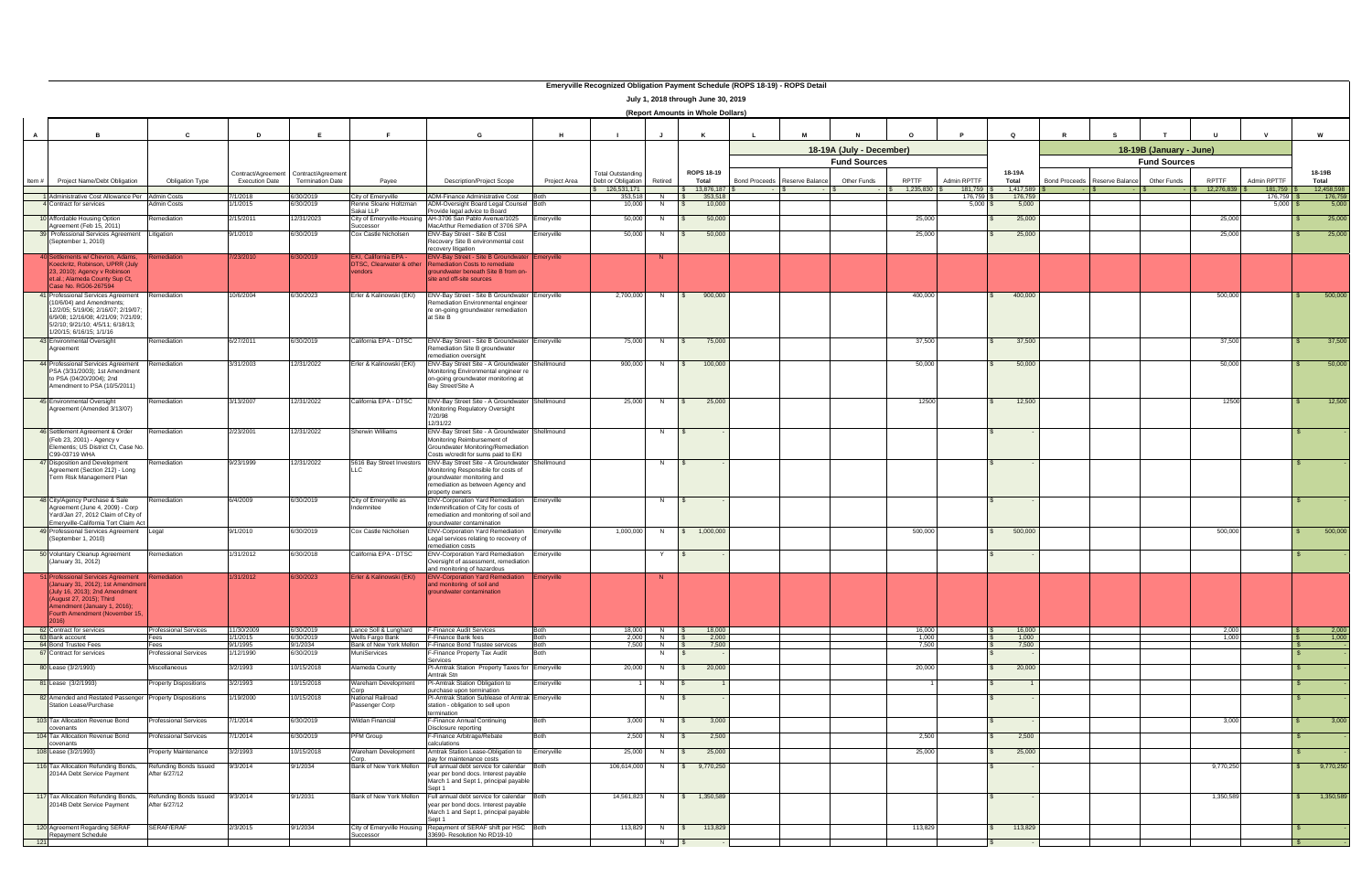|              | Emeryville Recognized Obligation Payment Schedule (ROPS 18-19) - ROPS Detail                                          |                 |                       |                                                                  |       |                                  |              |                                                |                   |                     |                     |                               |             |       |             |                          |                                           |  |       |             |                              |
|--------------|-----------------------------------------------------------------------------------------------------------------------|-----------------|-----------------------|------------------------------------------------------------------|-------|----------------------------------|--------------|------------------------------------------------|-------------------|---------------------|---------------------|-------------------------------|-------------|-------|-------------|--------------------------|-------------------------------------------|--|-------|-------------|------------------------------|
|              | July 1, 2018 through June 30, 2019                                                                                    |                 |                       |                                                                  |       |                                  |              |                                                |                   |                     |                     |                               |             |       |             |                          |                                           |  |       |             |                              |
|              | (Report Amounts in Whole Dollars)                                                                                     |                 |                       |                                                                  |       |                                  |              |                                                |                   |                     |                     |                               |             |       |             |                          |                                           |  |       |             |                              |
| $\mathbf{A}$ | $\mathbf{c}$<br>D<br>E<br>G<br>U<br>$\mathbf{v}$<br>W<br>$\overline{B}$<br>E<br>H<br>K<br>M<br>$\circ$<br>Q<br>J<br>N |                 |                       |                                                                  |       |                                  |              |                                                |                   |                     |                     |                               |             |       |             |                          |                                           |  |       |             |                              |
|              | 18-19A (July - December)<br>18-19B (January - June)                                                                   |                 |                       |                                                                  |       |                                  |              |                                                |                   |                     |                     |                               |             |       |             |                          |                                           |  |       |             |                              |
|              |                                                                                                                       |                 |                       |                                                                  |       |                                  |              |                                                |                   |                     | <b>Fund Sources</b> |                               |             |       |             | <b>Fund Sources</b>      |                                           |  |       |             |                              |
| Item#        | Project Name/Debt Obligation                                                                                          | Obligation Type | <b>Execution Date</b> | Contract/Agreement Contract/Agreement<br><b>Termination Date</b> | Payee | <b>Description/Project Scope</b> | Project Area | <b>Total Outstanding</b><br>Debt or Obligation | Retired           | ROPS 18-19<br>Total |                     | Bond Proceeds Reserve Balance | Other Funds | RPTTF | Admin RPTTF | 18-19A<br>Total          | Bond Proceeds Reserve Balance Other Funds |  | RPTTF | Admin RPTTF | 18-19B<br>Total              |
| 122<br>123   |                                                                                                                       |                 |                       |                                                                  |       |                                  |              |                                                | $N$ \$<br>$N$ \$  |                     |                     |                               |             |       |             | IS.                      |                                           |  |       |             | l S                          |
| 124          |                                                                                                                       |                 |                       |                                                                  |       |                                  |              |                                                | $N$ \$            |                     |                     |                               |             |       |             | $\mathbb{R}$             |                                           |  |       |             | $\mathsf{s}$                 |
| 125          |                                                                                                                       |                 |                       |                                                                  |       |                                  |              |                                                | $N$ \$            |                     |                     |                               |             |       |             |                          |                                           |  |       |             | $\sqrt{S}$                   |
| 126<br>127   |                                                                                                                       |                 |                       |                                                                  |       |                                  |              |                                                | $N$ \$<br>$N$ \$  |                     |                     |                               |             |       |             | l S<br>$\sqrt{s}$        |                                           |  |       |             | $\mathsf{S}$<br>$\mathsf{S}$ |
| 128          |                                                                                                                       |                 |                       |                                                                  |       |                                  |              |                                                | $N$ \$            |                     |                     |                               |             |       |             |                          |                                           |  |       |             | $\mathsf{s}$                 |
| 129<br>130   |                                                                                                                       |                 |                       |                                                                  |       |                                  |              |                                                | $N$ \$<br>$N$ \$  |                     |                     |                               |             |       |             |                          |                                           |  |       |             | $\sqrt{S}$                   |
| 131          |                                                                                                                       |                 |                       |                                                                  |       |                                  |              |                                                | $N$ $S$           |                     |                     |                               |             |       |             | $\overline{\mathbf{s}}$  |                                           |  |       |             | IS.<br>IS-                   |
| 132          |                                                                                                                       |                 |                       |                                                                  |       |                                  |              |                                                | $N$ \$            |                     |                     |                               |             |       |             | $\sqrt{s}$               |                                           |  |       |             | $\sqrt{s}$                   |
| 133<br>134   |                                                                                                                       |                 |                       |                                                                  |       |                                  |              |                                                | $N$ \$<br>$N$ \$  |                     |                     |                               |             |       |             | <b>S</b><br>IS.          |                                           |  |       |             | $\sqrt{S}$                   |
| 135          |                                                                                                                       |                 |                       |                                                                  |       |                                  |              |                                                | $N$ S             |                     |                     |                               |             |       |             |                          |                                           |  |       |             | IS-<br>IS.                   |
| 136          |                                                                                                                       |                 |                       |                                                                  |       |                                  |              |                                                | $N$ $S$           |                     |                     |                               |             |       |             | $\sim$                   |                                           |  |       |             | $\sqrt{s}$                   |
| 137<br>138   |                                                                                                                       |                 |                       |                                                                  |       |                                  |              |                                                | $N$ \$<br>$N$ \$  |                     |                     |                               |             |       |             |                          |                                           |  |       |             | $\sqrt{S}$<br>$\sqrt{S}$     |
| 139          |                                                                                                                       |                 |                       |                                                                  |       |                                  |              |                                                | $N$ $\sqrt{s}$    |                     |                     |                               |             |       |             | $\mathbb{R}$             |                                           |  |       |             | $\mathsf{S}$                 |
| 140          |                                                                                                                       |                 |                       |                                                                  |       |                                  |              |                                                | $N$ \$            |                     |                     |                               |             |       |             | $\sqrt{2}$               |                                           |  |       |             | $\sqrt{s}$                   |
| 141<br>142   |                                                                                                                       |                 |                       |                                                                  |       |                                  |              |                                                | $N$ \$<br>$N$ \$  |                     |                     |                               |             |       |             | <b>S</b>                 |                                           |  |       |             | $\mathsf{S}$<br>$\mathsf{S}$ |
| 143          |                                                                                                                       |                 |                       |                                                                  |       |                                  |              |                                                | $N$ $S$           |                     |                     |                               |             |       |             | $\sqrt{s}$               |                                           |  |       |             | $\mathsf{s}$                 |
| 144          |                                                                                                                       |                 |                       |                                                                  |       |                                  |              |                                                | $N$ \$<br>$N$ \$  |                     |                     |                               |             |       |             | <b>S</b>                 |                                           |  |       |             | $\sqrt{s}$                   |
| 145<br>146   |                                                                                                                       |                 |                       |                                                                  |       |                                  |              |                                                | $N$ \$            |                     |                     |                               |             |       |             |                          |                                           |  |       |             | $\sqrt{S}$<br>IS-            |
| 147          |                                                                                                                       |                 |                       |                                                                  |       |                                  |              |                                                | $N$ $S$           |                     |                     |                               |             |       |             | IS.                      |                                           |  |       |             | IS.                          |
| 148<br>149   |                                                                                                                       |                 |                       |                                                                  |       |                                  |              |                                                | $N$ \$<br>$N$ \$  |                     |                     |                               |             |       |             |                          |                                           |  |       |             | $\sqrt{s}$<br>$\sqrt{S}$     |
| 150          |                                                                                                                       |                 |                       |                                                                  |       |                                  |              |                                                | $N$ \$            |                     |                     |                               |             |       |             |                          |                                           |  |       |             | $\mathsf{S}$                 |
| 151          |                                                                                                                       |                 |                       |                                                                  |       |                                  |              |                                                | $N$ $\sqrt{s}$    |                     |                     |                               |             |       |             | l S                      |                                           |  |       |             | $\mathsf{s}$                 |
| 152<br>153   |                                                                                                                       |                 |                       |                                                                  |       |                                  |              |                                                | $N$ \$<br>$N$ \$  |                     |                     |                               |             |       |             | $\sim$<br>l s            |                                           |  |       |             | $\sqrt{s}$<br>$\sqrt{S}$     |
| 154          |                                                                                                                       |                 |                       |                                                                  |       |                                  |              |                                                | $N$ \$            |                     |                     |                               |             |       |             | IS.                      |                                           |  |       |             | $\sqrt{S}$                   |
| 155          |                                                                                                                       |                 |                       |                                                                  |       |                                  |              |                                                | $N$ \$            |                     |                     |                               |             |       |             | $\sqrt{s}$               |                                           |  |       |             | $\mathsf{S}$                 |
| 156<br>157   |                                                                                                                       |                 |                       |                                                                  |       |                                  |              |                                                | $N$ \$<br>$N$ \$  |                     |                     |                               |             |       |             | $\mathbb{R}$             |                                           |  |       |             | $\sqrt{s}$<br>$\mathsf{S}$   |
| 158          |                                                                                                                       |                 |                       |                                                                  |       |                                  |              |                                                | $N$ $S$           |                     |                     |                               |             |       |             | IS.                      |                                           |  |       |             | IS-                          |
| 159          |                                                                                                                       |                 |                       |                                                                  |       |                                  |              |                                                | $N$ $S$           |                     |                     |                               |             |       |             | IS.                      |                                           |  |       |             | $\sqrt{S}$                   |
| 160<br>161   |                                                                                                                       |                 |                       |                                                                  |       |                                  |              |                                                | $N$ \$<br>$N$ \$  |                     |                     |                               |             |       |             | $\mathbb{R}$             |                                           |  |       |             | $\sqrt{s}$<br>$\mathsf{S}$   |
| 162          |                                                                                                                       |                 |                       |                                                                  |       |                                  |              |                                                | $N$ \$            |                     |                     |                               |             |       |             | l S                      |                                           |  |       |             | $\mathsf{S}$                 |
| 163          |                                                                                                                       |                 |                       |                                                                  |       |                                  |              |                                                | $N$ \$            |                     |                     |                               |             |       |             | $\mathbf{s}$             |                                           |  |       |             | $\mathsf{S}$                 |
| 164<br>165   |                                                                                                                       |                 |                       |                                                                  |       |                                  |              |                                                | $N$ \$<br>$N$ $S$ |                     |                     |                               |             |       |             | $\mathbb{R}$             |                                           |  |       |             | $\sqrt{s}$<br>$\sqrt{S}$     |
| 166          |                                                                                                                       |                 |                       |                                                                  |       |                                  |              |                                                | $N$ \$            |                     |                     |                               |             |       |             |                          |                                           |  |       |             | $\mathsf{S}$                 |
| 167          |                                                                                                                       |                 |                       |                                                                  |       |                                  |              |                                                | $N$ $S$           |                     |                     |                               |             |       |             | $\sim$                   |                                           |  |       |             | IS.                          |
| 168<br>169   |                                                                                                                       |                 |                       |                                                                  |       |                                  |              |                                                | $N$ \$<br>$N$ \$  |                     |                     |                               |             |       |             | l \$                     |                                           |  |       |             | $\sqrt{s}$<br>$\sqrt{S}$     |
| 170          |                                                                                                                       |                 |                       |                                                                  |       |                                  |              |                                                | $N$ \$            |                     |                     |                               |             |       |             | l SS                     |                                           |  |       |             | IS-                          |
| 171<br>172   |                                                                                                                       |                 |                       |                                                                  |       |                                  |              |                                                | $N$ $S$<br>$N$ \$ |                     |                     |                               |             |       |             | <b>S</b><br>$\mathbb{R}$ |                                           |  |       |             | $\sqrt{S}$<br>$\sqrt{s}$     |
| 173          |                                                                                                                       |                 |                       |                                                                  |       |                                  |              |                                                | $N$ \$            |                     |                     |                               |             |       |             |                          |                                           |  |       |             | \$                           |
|              |                                                                                                                       |                 |                       |                                                                  |       |                                  |              |                                                |                   |                     |                     |                               |             |       |             |                          |                                           |  |       |             |                              |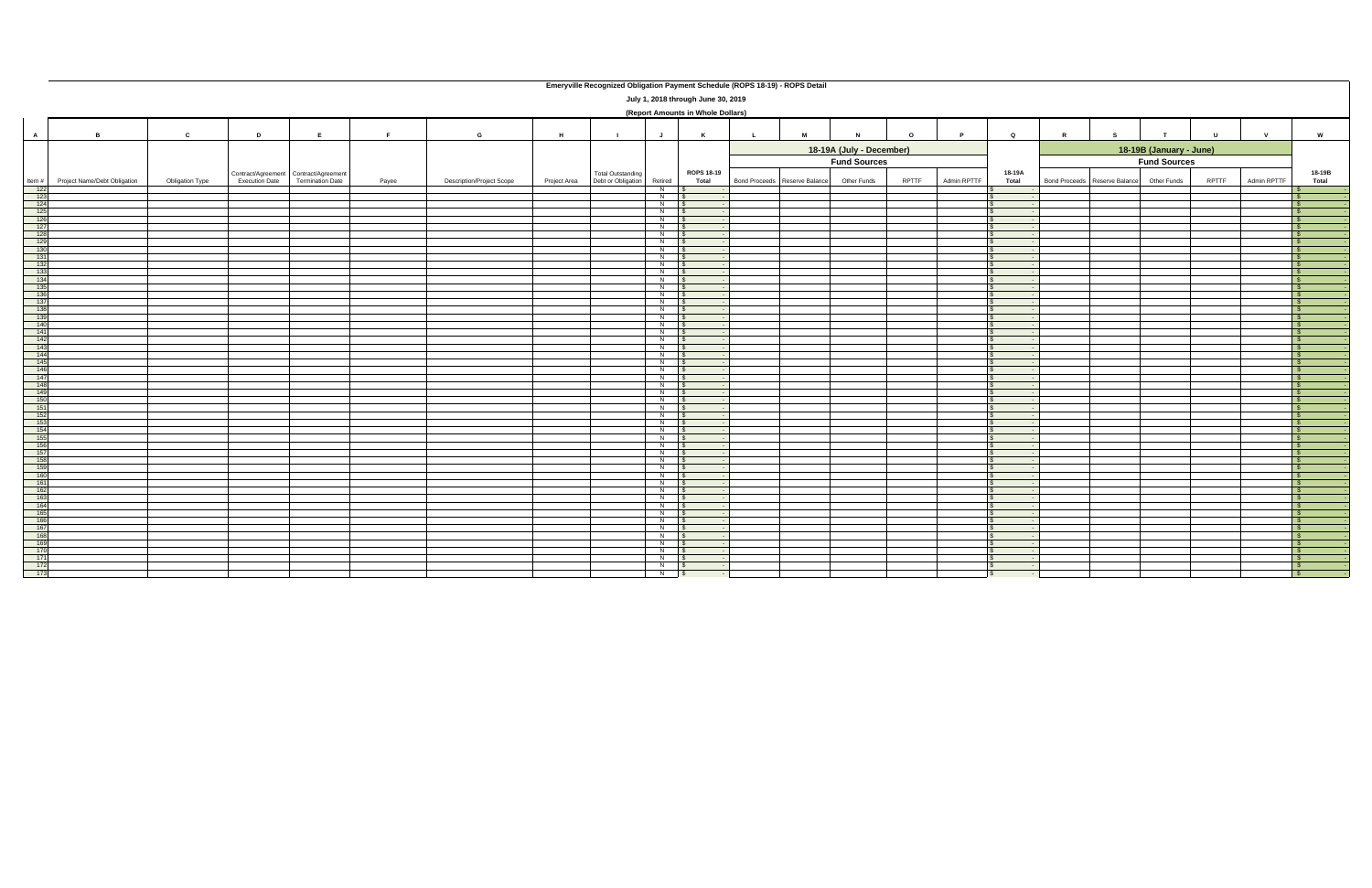|               | Form, see Cash Balance Tips Sheet | e ROPS, but only to the extent no other funding source is available                                                                                                                                                                                                                                                                                    |
|---------------|-----------------------------------|--------------------------------------------------------------------------------------------------------------------------------------------------------------------------------------------------------------------------------------------------------------------------------------------------------------------------------------------------------|
| G             | н                                 | ı                                                                                                                                                                                                                                                                                                                                                      |
|               |                                   |                                                                                                                                                                                                                                                                                                                                                        |
| ther          | <b>RPTTF</b>                      |                                                                                                                                                                                                                                                                                                                                                        |
|               |                                   |                                                                                                                                                                                                                                                                                                                                                        |
| ent,<br>ants, | Non-Admin<br>and                  |                                                                                                                                                                                                                                                                                                                                                        |
| st, etc.      | Admin                             | <b>Comments</b>                                                                                                                                                                                                                                                                                                                                        |
|               |                                   |                                                                                                                                                                                                                                                                                                                                                        |
| 349,675       | 4,033,435                         | June 30, 2015 beginning cash balance has been<br>increased by \$24,974 from ROPS 16-17 report to<br>reflect cash held by fiscal agent that is made<br>available for debt service payment. \$4,033,435<br>reflects FY 14-15 prior period adjustments.                                                                                                   |
| 150,496       |                                   |                                                                                                                                                                                                                                                                                                                                                        |
| 170,995       | 4,033,435                         |                                                                                                                                                                                                                                                                                                                                                        |
|               |                                   | Tax Allocation Refunding Bonds - principal and<br>interest paid in September 2016.                                                                                                                                                                                                                                                                     |
|               |                                   | RPTTF was not requested in the ROPS 15-16<br>period.                                                                                                                                                                                                                                                                                                   |
| 329,176       | \$                                | \$8.26M was committed for the 16-17A ROPS<br>period. \$1.29M was committed for the 17-18A<br>ROPS period and \$200K was committed for the<br>17-18B period. No cash is available for the 18-19<br>ROPS period. \$1,529 has been reclassified from<br>reserve cash to other cash from the prior/17-18<br>ROPS report based on the final reconciliation. |

|   | Pursuant to Health and Safety Code section 34177 (I), Redevelopment Property Tax Trust Fund (RPTTF) may be listed as a source of payment on the ROPS, but only to the extent no other funding source is available<br>or when payment from property tax revenues is required by an enforceable obligation. For tips on how to complete the Report of Cash Balances Form, see Cash Balance Tips Sheet |                       |                      |                                      |                                 |                           |              |                                                                                                                                                                                                                                                                                                                                                    |
|---|-----------------------------------------------------------------------------------------------------------------------------------------------------------------------------------------------------------------------------------------------------------------------------------------------------------------------------------------------------------------------------------------------------|-----------------------|----------------------|--------------------------------------|---------------------------------|---------------------------|--------------|----------------------------------------------------------------------------------------------------------------------------------------------------------------------------------------------------------------------------------------------------------------------------------------------------------------------------------------------------|
| A | B                                                                                                                                                                                                                                                                                                                                                                                                   | $\mathbf c$           | D                    | E.                                   | F.                              | G                         | H            |                                                                                                                                                                                                                                                                                                                                                    |
|   |                                                                                                                                                                                                                                                                                                                                                                                                     |                       |                      |                                      |                                 |                           |              |                                                                                                                                                                                                                                                                                                                                                    |
|   |                                                                                                                                                                                                                                                                                                                                                                                                     |                       | <b>Bond Proceeds</b> |                                      | <b>Reserve Balance</b>          | Other                     | <b>RPTTF</b> |                                                                                                                                                                                                                                                                                                                                                    |
|   |                                                                                                                                                                                                                                                                                                                                                                                                     |                       |                      | Prior ROPS<br>period balances<br>and | Prior ROPS<br><b>RPTTF</b>      |                           |              |                                                                                                                                                                                                                                                                                                                                                    |
|   |                                                                                                                                                                                                                                                                                                                                                                                                     | Bonds issued on       | Bonds issued on      | <b>DDR RPTTF</b>                     | distributed as                  | Rent,                     | Non-Admin    |                                                                                                                                                                                                                                                                                                                                                    |
|   | <b>Cash Balance Information for ROPS 15-16 Actuals</b><br>$(07/01/15 - 06/30/16)$                                                                                                                                                                                                                                                                                                                   | or before<br>12/31/10 | or after<br>01/01/11 | balances<br>retained                 | reserve for future<br>period(s) | grants,<br>interest, etc. | and<br>Admin | <b>Comments</b>                                                                                                                                                                                                                                                                                                                                    |
|   |                                                                                                                                                                                                                                                                                                                                                                                                     |                       |                      |                                      |                                 |                           |              |                                                                                                                                                                                                                                                                                                                                                    |
|   | Beginning Available Cash Balance (Actual 07/01/15)                                                                                                                                                                                                                                                                                                                                                  | 166,594               |                      | 18,132,602                           | 8,538,207                       | 849,675                   |              | June 30, 2015 beginning cash balance has be<br>increased by \$24,974 from ROPS 16-17 repor<br>reflect cash held by fiscal agent that is made<br>available for debt service payment. \$4,033,43<br>4,033,435   reflects FY 14-15 prior period adjustments.                                                                                          |
|   | 2  Revenue/Income (Actual 06/30/16)<br>RPTTF amounts should tie to the ROPS 15-16 total distribution from the<br>County Auditor-Controller during June 2015 and January 2016.                                                                                                                                                                                                                       |                       |                      |                                      |                                 |                           |              |                                                                                                                                                                                                                                                                                                                                                    |
|   |                                                                                                                                                                                                                                                                                                                                                                                                     | 385                   |                      |                                      |                                 | 950,496                   |              |                                                                                                                                                                                                                                                                                                                                                    |
|   | 3 Expenditures for ROPS 15-16 Enforceable Obligations (Actual<br>06/30/16)                                                                                                                                                                                                                                                                                                                          |                       |                      |                                      |                                 |                           |              |                                                                                                                                                                                                                                                                                                                                                    |
|   |                                                                                                                                                                                                                                                                                                                                                                                                     | 166,979               |                      | 478,883                              | 8,538,207                       | 970,995                   | 4,033,435    |                                                                                                                                                                                                                                                                                                                                                    |
|   | 4   Retention of Available Cash Balance (Actual 06/30/16)<br>RPTTF amount retained should only include the amounts distributed as<br>reserve for future period(s)                                                                                                                                                                                                                                   |                       |                      | 8,727,995                            |                                 |                           |              | Tax Allocation Refunding Bonds - principal an<br>interest paid in September 2016.                                                                                                                                                                                                                                                                  |
|   | 5  ROPS 15-16 RPTTF Balances Remaining                                                                                                                                                                                                                                                                                                                                                              |                       |                      |                                      |                                 |                           |              |                                                                                                                                                                                                                                                                                                                                                    |
|   |                                                                                                                                                                                                                                                                                                                                                                                                     |                       |                      | No entry required                    |                                 |                           |              | RPTTF was not requested in the ROPS 15-16<br>period.                                                                                                                                                                                                                                                                                               |
| 6 | <b>Ending Actual Available Cash Balance (06/30/16)</b><br>C to G = $(1 + 2 - 3 - 4)$ , H = $(1 + 2 - 3 - 4 + 5)$                                                                                                                                                                                                                                                                                    |                       |                      | $8,925,724$ \$                       |                                 | $829,176$ \$<br>S.        |              | \$8.26M was committed for the 16-17A ROPS<br>period. \$1.29M was committed for the 17-18A<br>ROPS period and \$200K was committed for th<br>17-18B period. No cash is available for the 18<br>ROPS period. \$1,529 has been reclassified fre<br>reserve cash to other cash from the prior/17-1<br>- ROPS report based on the final reconciliation. |

## **Emeryville Recognized Obligation Payment Schedule (ROPS 18-19) - Report of Cash Balances July 1, 2015 through June 30, 2016 (Report Amounts in Whole Dollars)**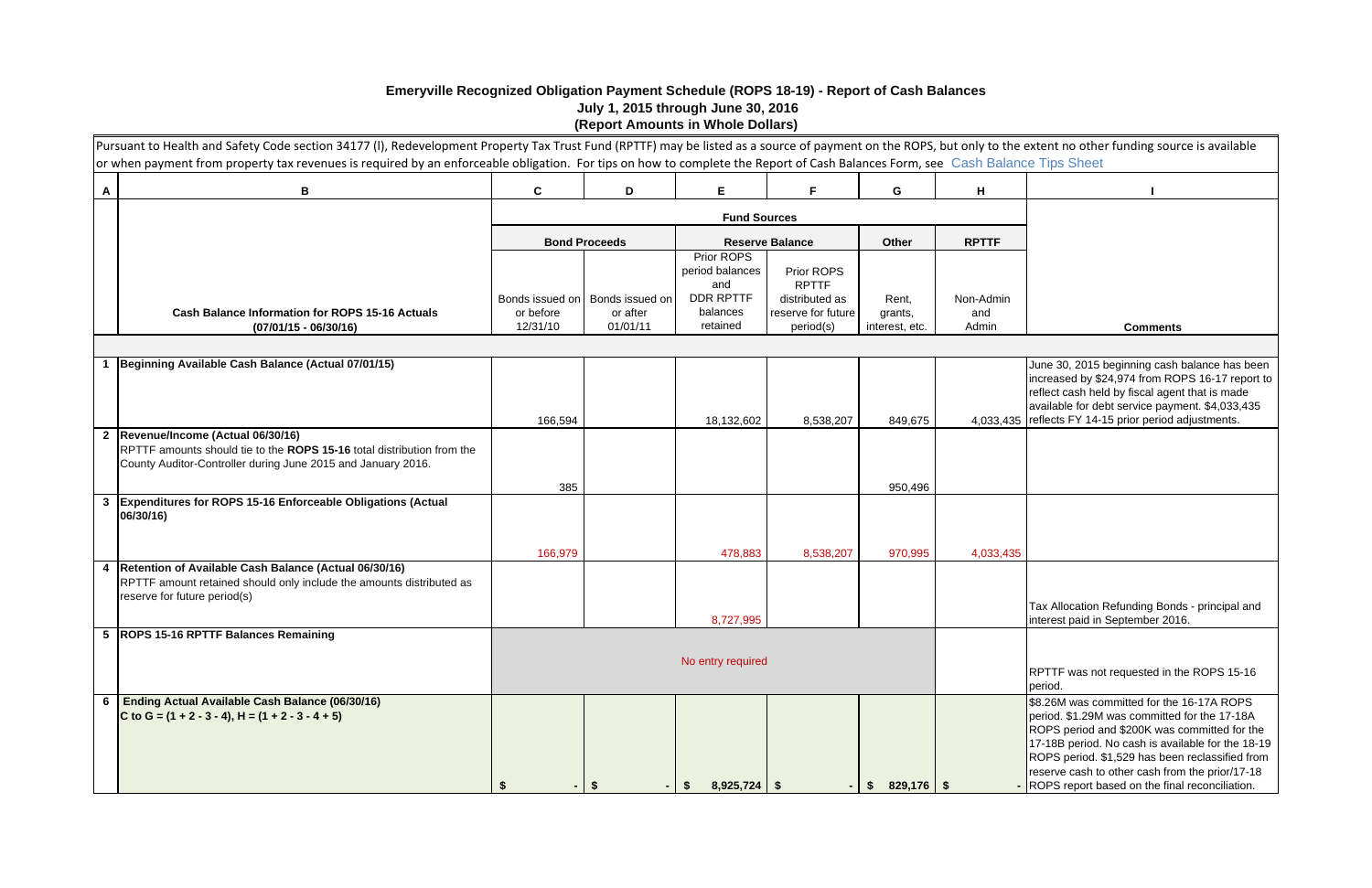|       | Emeryville Recognized Obligation Payment Schedule (ROPS 18-19) - Notes July 1, 2018 through June 30, 2019 |
|-------|-----------------------------------------------------------------------------------------------------------|
| Item# | <b>Notes/Comments</b>                                                                                     |
|       | 62 The Sucessor Agency may use a different audit firm in FY 18-19 instead of Lance Soll & Lunghard.       |
|       | 63 The Sucessor Agency may use a different bank in FY 18-19 instead of Wells Fargo Bank.                  |
|       |                                                                                                           |
|       |                                                                                                           |
|       |                                                                                                           |
|       |                                                                                                           |
|       |                                                                                                           |
|       |                                                                                                           |
|       |                                                                                                           |
|       |                                                                                                           |
|       |                                                                                                           |
|       |                                                                                                           |
|       |                                                                                                           |
|       |                                                                                                           |
|       |                                                                                                           |
|       |                                                                                                           |
|       |                                                                                                           |
|       |                                                                                                           |
|       |                                                                                                           |
|       |                                                                                                           |
|       |                                                                                                           |
|       |                                                                                                           |
|       |                                                                                                           |
|       |                                                                                                           |
|       |                                                                                                           |
|       |                                                                                                           |
|       |                                                                                                           |
|       |                                                                                                           |
|       |                                                                                                           |
|       |                                                                                                           |
|       |                                                                                                           |
|       |                                                                                                           |
|       |                                                                                                           |
|       |                                                                                                           |
|       |                                                                                                           |
|       |                                                                                                           |
|       |                                                                                                           |